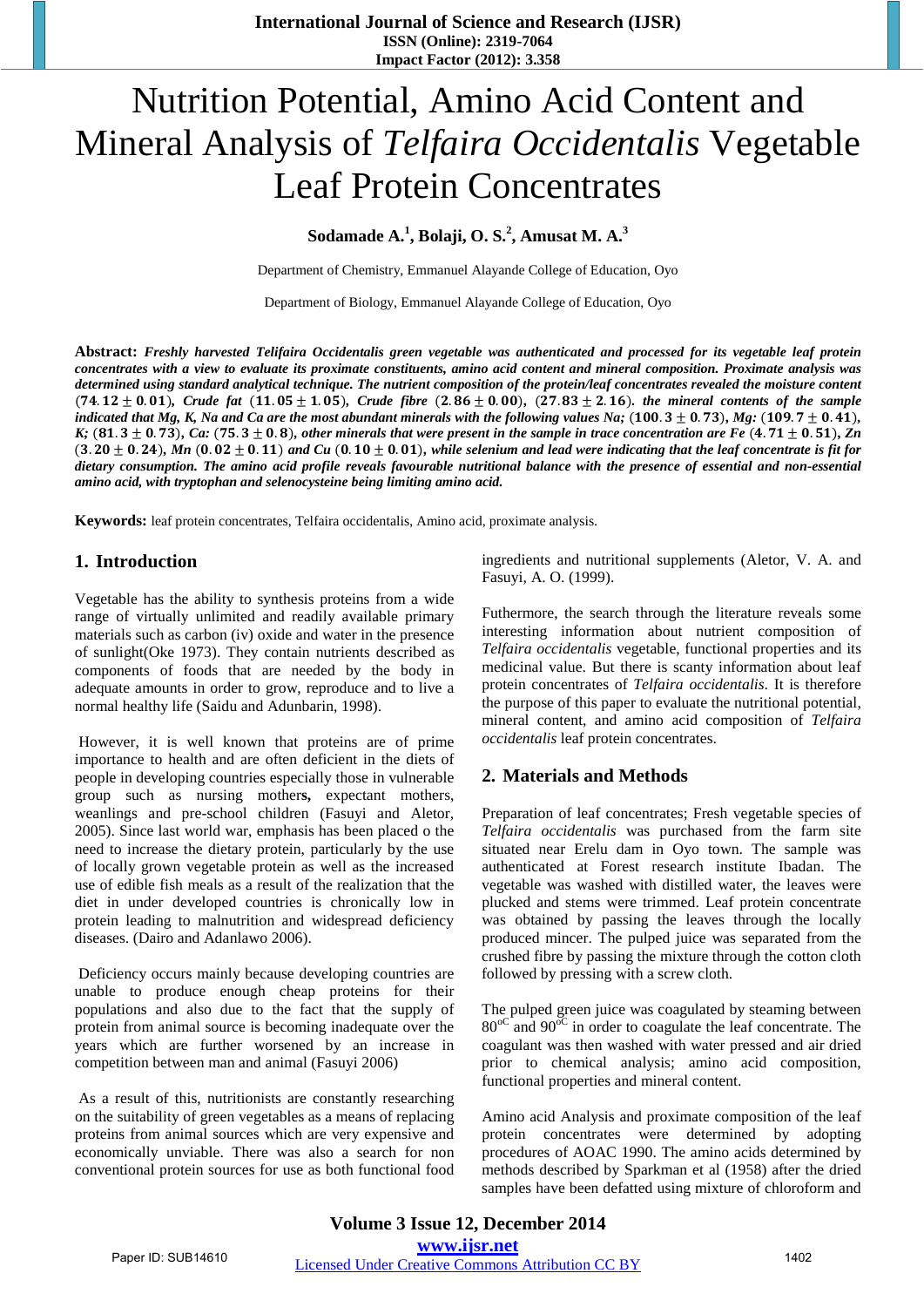ethanol in ratio 2:4 respectively followed by acid hydrolysis using 6.0M Hydrochloric acid and evaporated in rotary evaporator.

## **3. Mineral Analysis**

Sample (1.0g) was weighed and subjected to dry ashing in a well cleaned proclaim crucible at  $550^{\circ}$  in a muffle furnace. The resultant ash was dissolved in 5.0ml of  $HNO<sub>3</sub>/HCl/H<sub>2</sub>O$ (1:2:3) and heated gently on a heating mantle until brown fumes disappeared. 5.0ml of distilled water was added to the sample in Erlenmeyer flask and heated until a colourless solution was obtained. The mineral solution was filtered into 100.0ml volumetric flask through filter paper, and the volume was made to the mark with distilled water. The solution was analyzed on triplicate for its elemental composition using Perkin Elmer 403 atomic absorption spectrophotometer.

### **4. Results and Discussion**

The proximate composition of *Telfaira occidentalis* were presented in Table1. The moisture content reported for this sample was  $74.12 \pm 0.01$ , this value is higher compared to moisture content ranges of 7.31 to 66.45 reported for some Nigerian vegetables by Akubugwo et al, 2007. However, higher proportion of moisture in food lowers the storage duration. But high moisture in food influences the rate of food digestion and Peristaltic movement on consumption.

**Table 1:** Proximate composition of Telfaira occidentalis leaf protein concentrates g/100g

| Moisture      | $74.12 \pm 0.01$ |
|---------------|------------------|
| Crude Fat     | $11.05 \pm 1.05$ |
| Crude Fibre   | $2.86 + 0.00$    |
| Crude Protein | $54.80 \pm 0.5$  |
| Ash           | $4.40 \pm 0.18$  |
| Carbohydrate  | $27.83 \pm 2.16$ |

Crude fat content was  $11.05 \pm 1.05$ . Fat in food determines the amount of energy available. The value obtained in this sample was slightly higher than 9.6 and 10.9 reported value of Adeyeye and Omotayo (2011) for *Amaranthus hybridus* and *Telfairia occidentalis* vegetable. This means that the energy level of this leaf protein concentrate is higher than green vegetable.

Crude fibre concentration value was  $2.86 \pm 0.00$  the value is higher than 1.6 reported for cancer *Amaranthus hybridus* by Aletor and Fasuyi (1999). Fibre in food independently lowers blood pressure and reduces the risk of cardio vascular diseases. The value is however lower than 4.63 reported for water hyacinth by wolverton et al (1997).

The crude protein content is  $54.80 \pm 0.51$ . these values were higher that 8.23 reported for *Indigofera astragalina* leaves and 4.6 reported for *Mormodica foecide* leaves consumed in Switzerland (Gafar et al 2011). the value is also higher that 24.85 reported for sweet potatoe leaves and *Talium triangulare* with value of 31.00 (Akindahunsi and Salawu, 2005) this indicates that *Telfaira occidentalis* leaf concentrate are good sources of daily proteins. The ash content of the sample was  $4.40 \pm 0.48$ . The value was higher compared to 1.8% reported for sweet potatoe leaves (Asibey-Berko and Tayie 1999) but lower than 19.61 in *Amarathus hybridus* leaves (Nwaogu et al, 2000). The ash content indicates that the sample should be rich in mineral elements. The concentration of Nitrogen free extract was  $27.83 \pm 2.16$ . The value is lower than 8.28 and 54.20 reported for *Cochorus tridens* and *Ipomea batatas* leaves repectively (Asibey Berko and Tayie 1999). Carbohydrates and lipids are the principal sources of energy this indicate that this sample can contribute meaningfully to the daily energy requirement of man (Hassan et al., 2006)

| Table 2: Level of Mineral Element in Telfaira occidentalis |  |  |
|------------------------------------------------------------|--|--|
|------------------------------------------------------------|--|--|

| leaf protein concentrates. |                |                  |  |
|----------------------------|----------------|------------------|--|
|                            | Mg             | $109.7 \pm 0.41$ |  |
|                            | K              | $81.3 \pm 0.73$  |  |
|                            | Na             | $100.3 \pm 0.73$ |  |
|                            | Ca             | $75.3 \pm 0.86$  |  |
|                            | Fe             | $4.71 \pm 0.51$  |  |
|                            | Zn             | $3.20 \pm 0.24$  |  |
|                            | Mn             | $0.02 \pm 0.11$  |  |
|                            | <b>Se</b>      | ND               |  |
|                            | Cu             | $0.10 \pm 0.01$  |  |
|                            | P <sub>b</sub> | ND               |  |
|                            |                |                  |  |

Table 2 present concentration of mineral element in *Telfaira occidentalis*. Magnesium is the most abundant of the minerals analysed. Magnesium plays a vital role in calcium metabolism in bone. It is important mineral element in connection with circulatory diseases such as ischemic heart diseases. The value of magnesium content of the sample is 109.7  $\pm$  0.41 the value is high compared to 23.18  $\pm$  0.4 report for amaranthus hybridus (Nwaogu et al, 2000) and 96.5 ± 0.96 reported for *Vernomia amygdalina* leaf protein concentrate (Sodamade 2013). The recommended dietary allowance of adult male us 350mg (NRC 1989). Therefore, *Telfaira occidentalis* can contribute 31.34%. Sodium content of *Telfaira occidentalis* leaf protein concentrates is 100.3 ± 0.73 this value is high compared to 45.0 reported for *Sienna obtusfoliat* and 5.00 reported for *Tribus terrestis* leaves (Hassan et al, 2005) high sodium contrnent in food is of great concern to health because too much of sodium could lead to high blood pressure.*Telfaira occidentalis* leaf protein concentrates may not be good diet for hypertensive patient. Calcium content of *Telfaira occidentalis* leaf protein

concentrates is  $75.3 \pm 0.86$  mg/100g the value is lower than 151.6 ± 1.40 reported for *Vernonia amygdalina* leaf protein concentrate (Sodamade 2013). This value is also higher than 9.41 reported for *Momordica balsamina* leaves. (Hassan and Umar 2006). The recommended Dietary allowance for calcium for adult men is 1/200mg (NRC 1989) and *Telfaira occidentalis* can contribute significance amount to dietary calcium.

Potassium content reported by *Cassia siama* leaves (Ngaski 2006). Reasonable sodium-potassium ratio in the diet assists in the prevention of hypertension and arterio sclerosis and for normal protein retention, during growth stage.

Iron content of *Telfaira occidentalis* is 4.71 ± 0.51mg/100g the value is lower than *T. teresstis* but higher than  $1.9 \pm$ 1.12 reported for *Celosia agentia* leaf protein concentrates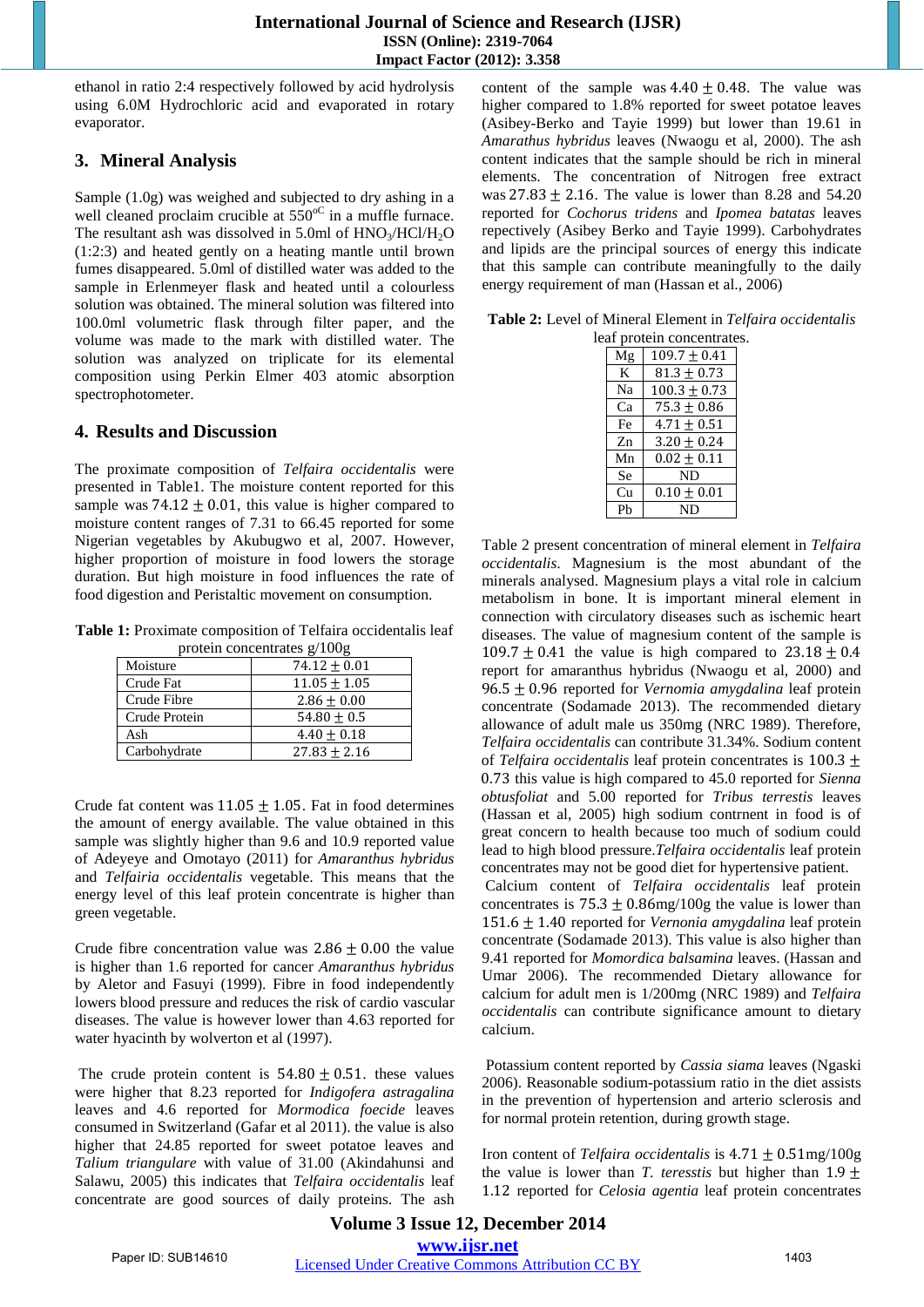#### **International Journal of Science and Research (IJSR) ISSN (Online): 2319-7064 Impact Factor (2012): 3.358**

(Sodamade et al, 2011). Iron is required for haemoglobin formation and its deficiency leads to anaemia. The recommended Dietary Allowance value of iron for male adult is 10-15mg (NRC, 1989). *Telifaira occidentalis* can contribute 27.34% to RDA of the iron.

Zinc concentration of *Telfaira occidentalis* is 3.20 ± 0.24mg/100g. The value is higher compared to 0.02mg/100g reported for *Diospyrus mespilliformis* (Hassan et al, 2004) and 0.10 ± 0.00mg/100g reported for *Terrestris leavage* but lower when compared to  $6.85 \pm 1.00$  mg/100g reported for *Talium triangulare* by (Fasuyi 2006). Zinc plays a vital role in gene expression regulation of cellular growth and participates as a co-factor of enzymes responsible for carbohydrates, protein and nucleic acid metabolism (Gafar et al, 2011). The recommended Dietary Allowance Value of zinc could be obtained by mixing it with the food that is richer in zinc.

Manganese is one of the element required in small concentration, it acts as in activator of many enzymes. Manganese concentration of the sample is  $0.02 \pm$ 0.11mg/100g. Selenium and lead was not detected in the sample while copper was present in the concentration of  $0.10 \pm 0.01$ . Copper plays a vital role in haemoglobin formation and it contribute to iron and energy metabolism (Gauong W.F 2003).. Too much of lead and Selenium in food are not good in food since they can lead to food poisoning.

Table 3 present amino acid content of *Telfaira occidentalis* leaf protein concentrates, out of the seventeen amino acid determined, Gutaminic acid has the highest value (10.06), aspartic acid, acid (7.81) leucine (6.75). The recommended dietary allowance of glutamic acid is 21.6g for males and 20.0g for female. These values were higher than that of *Telfaira occidentalis*. However, other values obtained for other amino acids are generally favourable compared with FAO/WHO/UNU (1991) recommended daily allowance (Table 4)

From this Table, the recommended value for lysine is 5.8 while 4.30 is reported for *Telfaira occidentalis* leaf protein concentrates. The recommended value for threonine is 3.40 which are higher than 2.61 reported for sample*. Telfaira occidentalis* appears to be a better source of other amino acid than those recorded in the reference Table. The total essential amino acid value of *Telfaira occidentalis* is 31.52 while the total value of the non-essential amino acid is 20.05.

#### **Table 3**: Amino Acid present in Telfaira occidentalis Leaf Protein Concentrates

| Amino Acid    | Telfaira<br>occidentalis |
|---------------|--------------------------|
| Lysine        | 4.30                     |
| Histidine     | 2.33                     |
| Arginine      | 5.03                     |
| Aspartic Acid | 7.81                     |
| Threonine     | 2.61                     |
| Serine        | 2.01                     |
| Glutamic Acid | 10.06                    |
| Proline       | 2.00                     |
| Glxcine       | 1.02                     |
| Alanine       | 2.18                     |
| Cystine       | 2.90                     |
| Valine        | 3.77                     |
| Methionine    | 1.11                     |
| Isoleucine    | 2.95                     |
| Leucine       | 6.75                     |
| Tyrosnvie     | 3.20                     |
| Phenylalasine | 4.50                     |

**Table 4**: FAO/WHO/UNU Reference Value of Amino Acid

| Amino Acid                | Reference Value |
|---------------------------|-----------------|
| Lysine                    | 5.8             |
| Methionine +Cysitne       | 2.5             |
| Threonine                 | 3.4             |
| Tryptoplian               | 1.0             |
| Valine                    | 3.5             |
| Leucine                   | 6.6             |
| Isoleucine                | 2.8             |
| Phenyl Alanine + Tyrosine | 6.3             |

| Table 5                  |         |  |  |
|--------------------------|---------|--|--|
| Non-Essential Amino Acid | MG/100G |  |  |
| Alanine                  | 2.18    |  |  |
| Arginine                 | 5.03    |  |  |
| Aspartic Acid            | 7.81    |  |  |
| Glycine                  | 1.02    |  |  |
| Proline                  | 2.00    |  |  |
| Serine                   | 2.01    |  |  |
| Total                    | 20.05   |  |  |

| Table 6                     |           |  |  |
|-----------------------------|-----------|--|--|
| <b>Essential Amino Acid</b> | MG/100G   |  |  |
| Leucine                     | 6.75      |  |  |
| Isoleucine                  | 2.95      |  |  |
| Lysine                      | 4.30      |  |  |
| Methonine                   | 1.11      |  |  |
| Phenyl Alanine              | 4.50      |  |  |
| Threonine                   | 2.61      |  |  |
| Tryptohan                   | <b>ND</b> |  |  |
| Valine                      | 3.77      |  |  |
| Histidine                   | 2.33      |  |  |
| Tyrosine                    | 3.20      |  |  |
| Selenolysteine              | ND        |  |  |
| Total                       | 31.52     |  |  |

# **5. Conclusion**

Leaf protein concentrates of *Telfaira occidentalis* reveals an interesting value of proximate composition and mineral content but leaf protein concentrates is not a food on its own